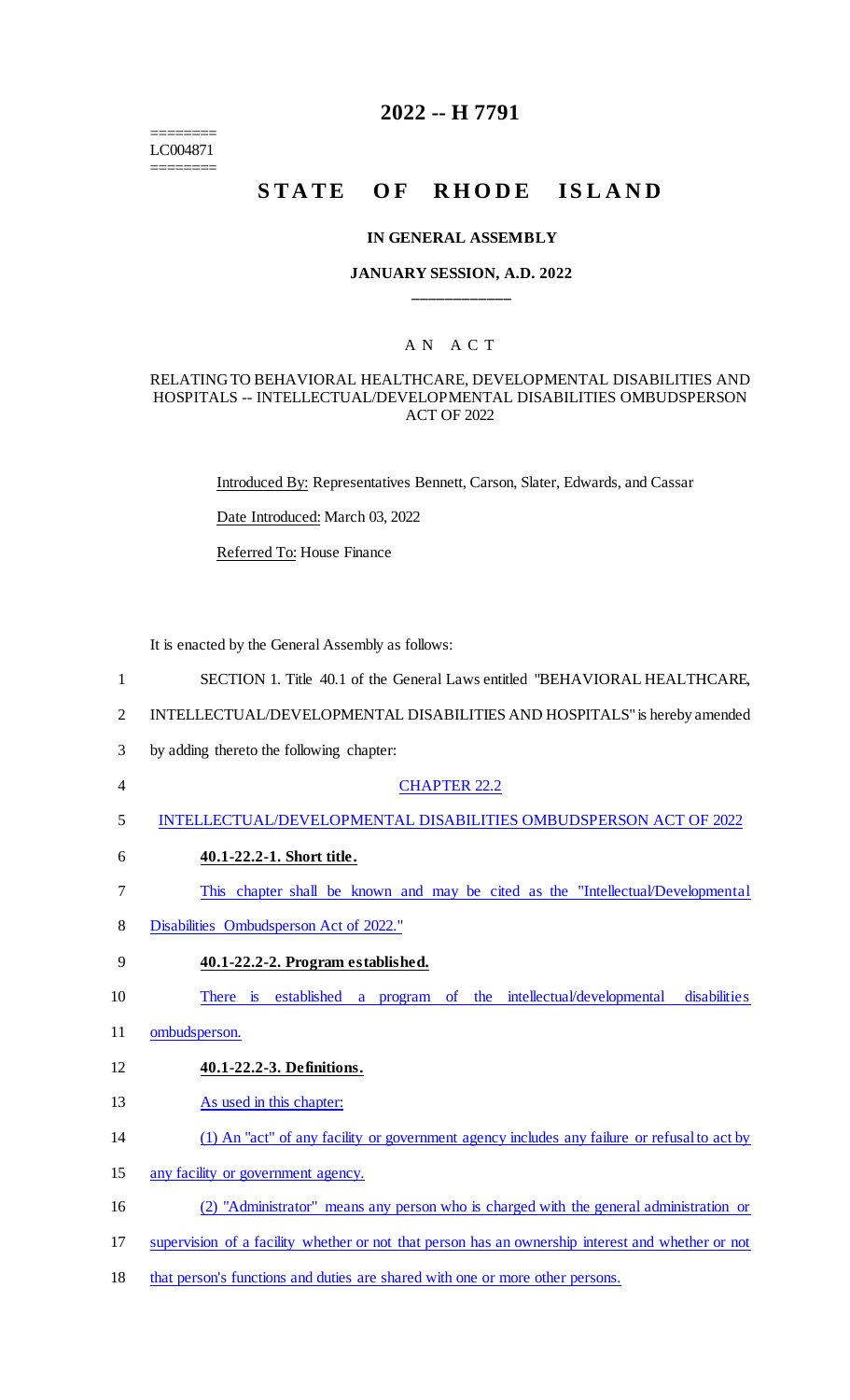| $\mathbf{1}$   | (3) "Adult with an intellectual/developmental disability" means a person, eighteen (18)                |
|----------------|--------------------------------------------------------------------------------------------------------|
| $\overline{2}$ | years old or older and not under the jurisdiction of the department of children, youth, and families   |
| 3              | who is either an adult with an intellectual/developmental disability or is a person with a severe,     |
| 4              | chronic disability which:                                                                              |
| 5              | (i) Is attributable to a mental or physical impairment or combination of mental and physical           |
| 6              | impairments;                                                                                           |
| 7              | (ii) Is manifested before the person attains age twenty-two (22);                                      |
| 8              | (iii) Is likely to continue indefinitely;                                                              |
| 9              | (iv) Results in substantial functional limitations in three (3) or more of the following areas         |
| 10             | of major life activity:                                                                                |
| 11             | $(A)$ Self-care;                                                                                       |
| 12             | (B) Receptive and expressive language;                                                                 |
| 13             | (C) Learning;                                                                                          |
| 14             | (D) Mobility;                                                                                          |
| 15             | (E) Self-direction;                                                                                    |
| 16             | (F) Capacity for independent living;                                                                   |
| 17             | (G) Economic self-sufficiency; and                                                                     |
| 18             | (v) Reflects the person's need for a combination and sequence of special, interdisciplinary,           |
| 19             | or generic care, treatment, or other services, which are of lifelong or extended duration and are      |
| 20             | individually planned and coordinated. For the purposes of funding, it is understood that students      |
| 21             | enrolled in school will continue to receive education from their local education authority in          |
| 22             | accordance with chapter 24 of title 16.                                                                |
| 23             | (4) "Community residence" means any home or other living arrangement which is                          |
| 24             | established, offered, maintained, conducted, managed, or operated by any person for a period of at     |
| 25             | least twenty-four (24) hours; where, on a twenty-four (24) hour basis, direct supervision is provided  |
| 26             | for the purpose of providing rehabilitative treatment, habilitation, psychological support, and/or     |
| 27             | social guidance for adults with intellectual/developmental disabilities. The facilities shall include, |
| 28             | but not be limited to, group homes, shared living arrangements and fully supervised apartment          |
| 29             | programs. Semi-independent living programs shall not be considered community residences for the        |
| 30             | purposes of this chapter and the rules and regulations herein.                                         |
| 31             | (5) "Intellectual/developmental disabilities ombudsperson nominating committee" means                  |
| 32             | a committee comprised of:                                                                              |
| 33             | (i) Director of the department of behavioral healthcare, developmental disabilities, and               |
| 34             | hospitals, or designee;                                                                                |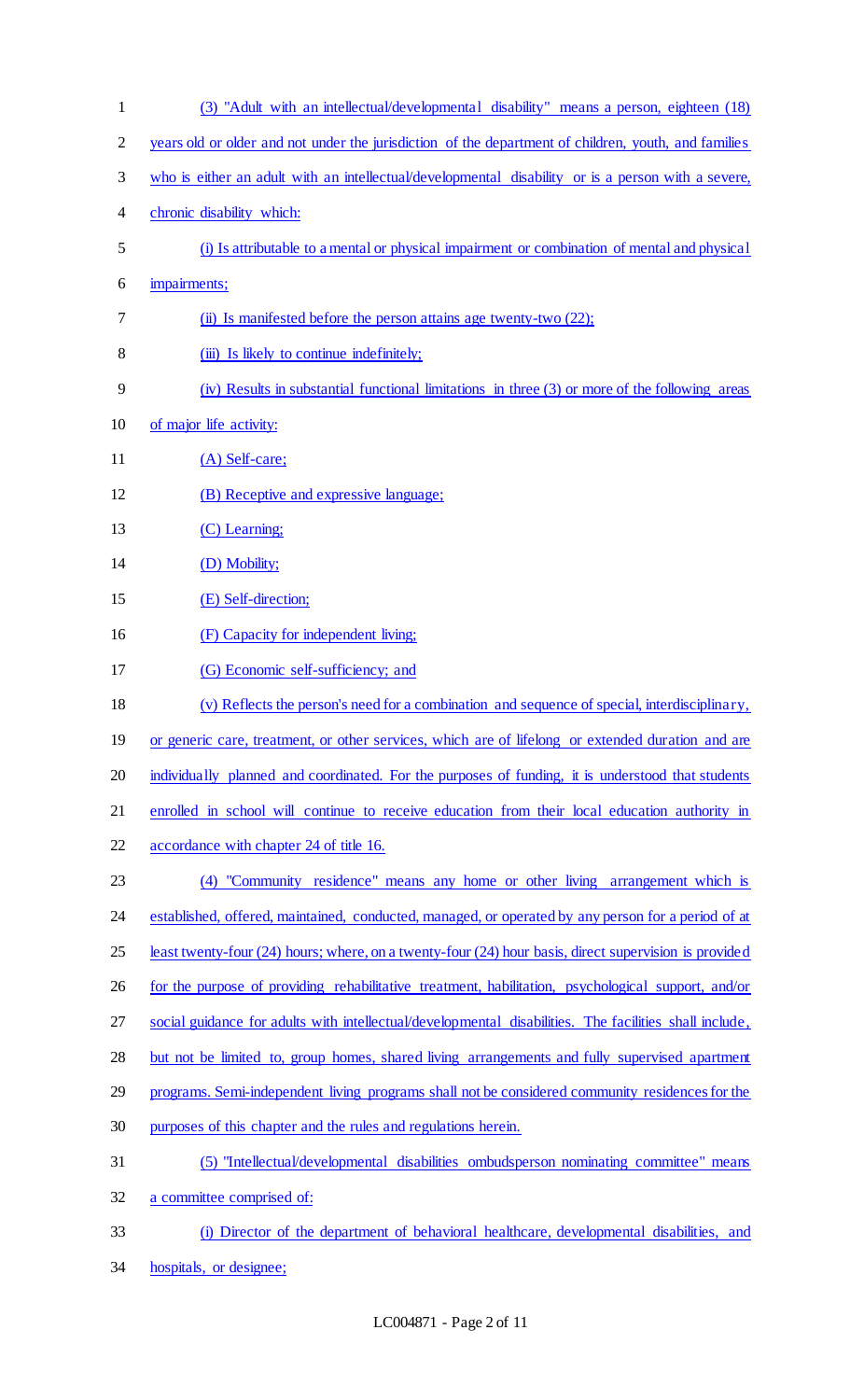- (ii) The chairperson of the Rhode Island developmental disabilities council, or designee;
- (iii) The chairperson of the governor's commission on disabilities, or designee;
- (iv) The executive director of Disability Rights Rhode Island, or designee;
- (v) The director of the Paul V. Sherlock Center on Disabilities, or designee;
- (vi) The chairperson of Advocates in Action, or designee; and,
- (vii) The chairperson of the Community Providers Network of Rhode Island, or designee.
- The intellectual/developmental disabilities ombudsperson nominating committee shall
- meet when needed to solicit, accept and review applications for the position of
- intellectual/developmental disabilities ombudsperson and provide the governor with a list of three
- (3) to five (5) qualified candidates.
- (6) "Developmentally disability organizations (DDOs)" means an organization licensed by
- BHDDH to provide services to adults with disabilities, as provided herein. As used herein, DDOs
- shall have the same meaning as "providers" or "agencies."
- (7) "Director" means the director of the department of behavioral healthcare, developmental disabilities, and hospitals.
- (8) "Government agency" means any department, division, office, bureau, board, commission, authority, nonprofit community organization, or any other agency or instrumentality created by any municipality or by the state, or to which the state is a party, which is responsible for 19 the regulation, inspection, visitation, or supervision of facilities or which provides services to
- 20 residents of facilities.
- (9) "Health oversight agency" means, for the purposes of this chapter, the department of 22 behavioral healthcare, intellectual/developmental disabilities, and hospitals or the person or entity designated as the state's intellectual/developmental disabilities ombudsperson by the governor, 24 including the employees or agents of such person or entity, when they are acting to fulfill the duties and responsibilities of the state's intellectual/developmental disabilities ombudsperson program in
- 26 which information is necessary to oversee the care system and in accordance with the U.S. Health
- 27 Insurance Portability and Accountability Act (HIPAA) of 1996.
- (10) "Interfere" means willing and continuous conduct which prevents the ombudsperson
- from performing his or her official duties.
- (11) "Ombudsperson" means the person or persons designated by the governor to carry out
- the powers and duties of the office. That person or persons shall have expertise and experience in
- the fields of social work, long-term care, and advocacy, and shall be qualified and experienced in
- the provision of support services to adults with intellectual/developmental disabilities.
- (12) "Person" means any individual, trust, estate, partnership, limited liability corporation,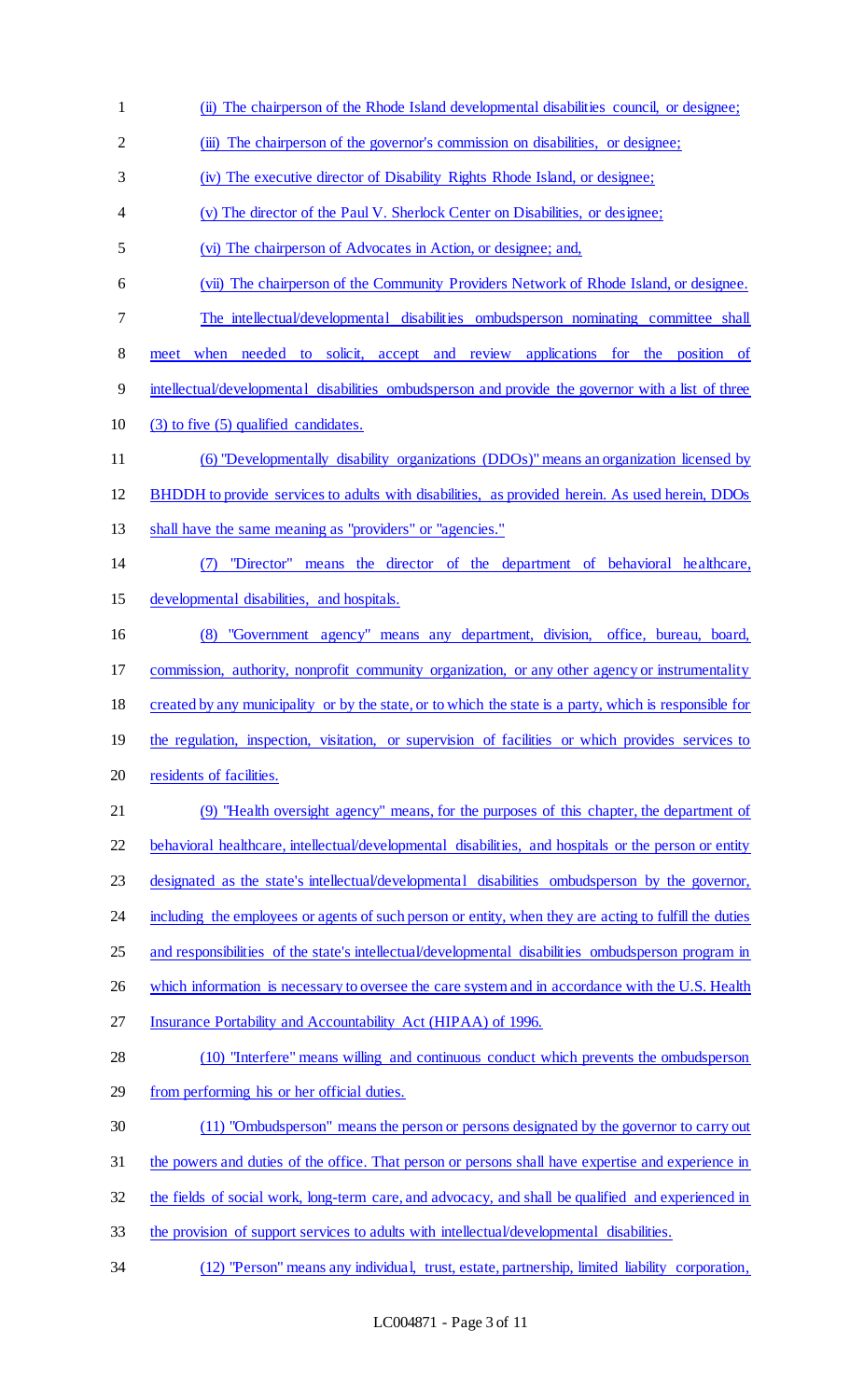| $\mathbf{1}$   | corporation (including associations, joint stock companies, and insurance companies), state, or     |
|----------------|-----------------------------------------------------------------------------------------------------|
| $\overline{2}$ | political subdivision or instrumentality of the state.                                              |
| $\mathfrak{Z}$ | (13) "Provider" means any organization that has been established for the purpose of                 |
| 4              | providing either residential and/or day support services for adults with intellectual/developmental |
| 5              | disabilities and which is licensed by the department of behavioral healthcare, developmental        |
| 6              | disabilities and hospitals pursuant to chapter 24 of title 40.1. For the purposes of this section,  |
| $\tau$         | "provider" shall also include any residential and/or day program services operated by the           |
| 8              | department of behavioral healthcare, developmental disabilities and hospitals and the state of      |
| 9              | Rhode Island.                                                                                       |
| 10             | (14) "Services" means those services provided and shall include, but not be limited to,             |
| 11             | intellectual/developmental services, supportive services, and ancillary services.                   |
| 12             | (15) "Shared living residence" means the residence and physical premises in which the               |
| 13             | support is provided by the shared living arrangement provider. The home shall be inspected and      |
| 14             | approved by the shared living placement agency.                                                     |
| 15             | (16) "Student with an intellectual/developmental disability in transition to adult services"        |
| 16             | means a person, sixteen (16) to twenty-two (22) years old who is transitioning from special         |
|                | education services to adult services and is either a person with an intellectual/developmental      |
| 17             |                                                                                                     |
| 18             | disability or is a person with a severe, chronic disability which:                                  |
| 19             | (i) Is attributable to a mental or physical impairment or combination of mental and physical        |
| 20             | impairments;                                                                                        |
| 21             | (ii) Is manifested before the person attains age twenty-two (22);                                   |
| 22             | (iii) Is likely to continue indefinitely;                                                           |
| 23             | (iv) Results in substantial functional limitations in three (3) or more of the following areas      |
| 24             | of major life activity:                                                                             |
| 25             | $(A)$ Self-care;                                                                                    |
| 26             | (B) Receptive and expressive language;                                                              |
| 27             | (C) Learning;                                                                                       |
| 28             | (D) Mobility;                                                                                       |
| 29             | (E) Self-direction;                                                                                 |
| 30             | (F) Capacity for independent living;                                                                |
| 31             | (G) Economic self-sufficiency; and                                                                  |
| 32             | (v) Reflects the person's need for a combination and sequence of special, interdisciplinary,        |
| 33             | or generic care, treatment, or other services, which are of lifelong or extended duration and are   |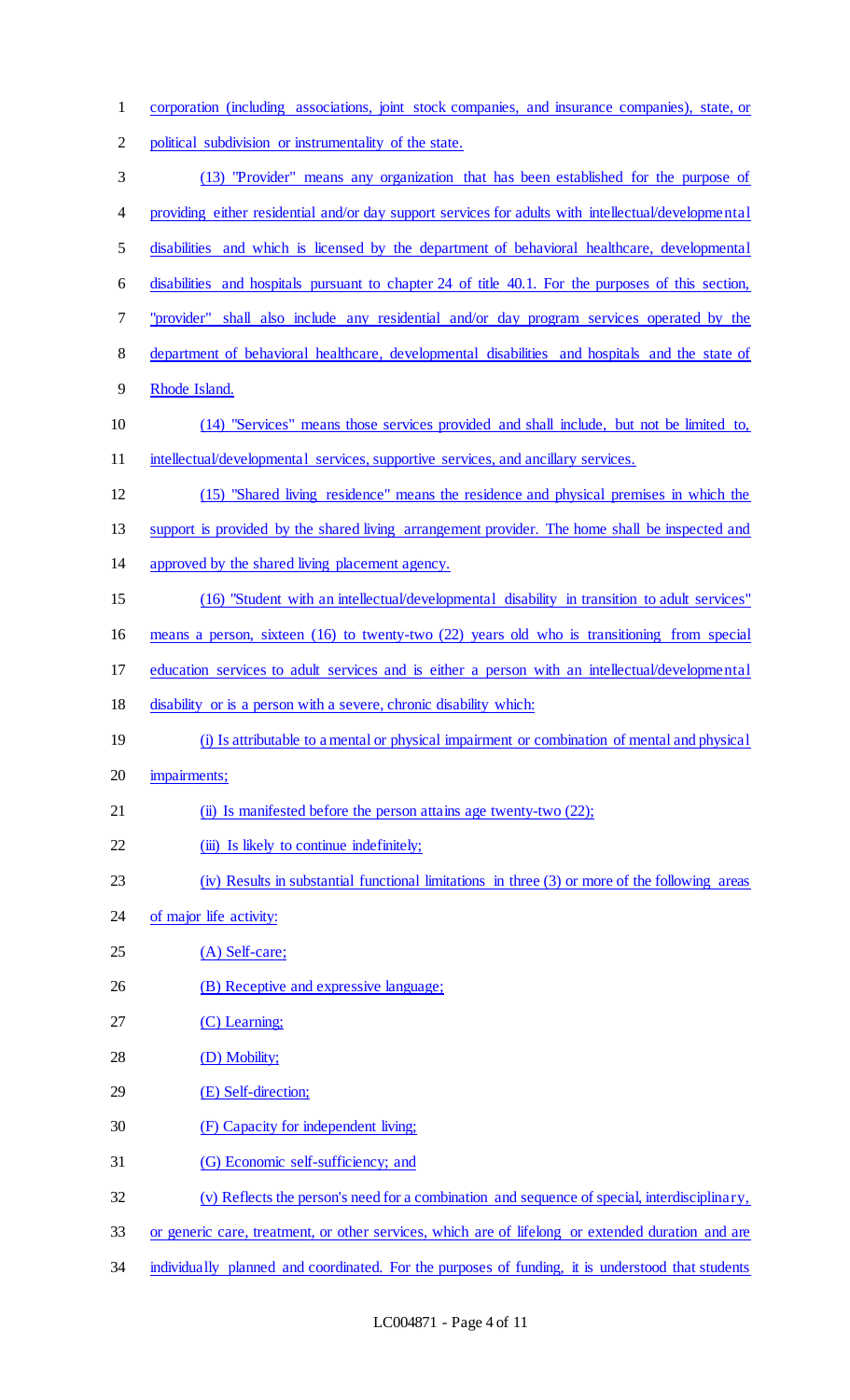enrolled in school will continue to receive education from their local education authority in

accordance with chapter 24 of title 16.

#### **40.1-22.2-4. Intellectual/developmental disabilities ombudsperson.**

 The governor shall establish the position(s) of intellectual/developmental disabilities 5 ombudsperson for the purpose of advocating on behalf of adults with an intellectual/developmental disability and students with an intellectual/developmental disability in transition to adult services, individuals acting on their behalf, or any individual organization or government agency that has reason to believe that a facility, organization or government agency has engaged in activities, practices or omissions that constitute a violation of applicable statutes or regulations or that may have an adverse effect upon the health, safety, welfare, rights or quality of life of adults with an 11 intellectual/developmental disability and students with an intellectual/developmental disability in transition to adult services. The intellectual/developmental disabilities ombudsperson may dismiss a complaint at any stage of an investigation with an explanation to the originator(s) of the complaint. The governor shall appoint the intellectual/developmental disabilities ombudsperson from a list of three (3) to five (5) candidates provided by the intellectual/developmental disabilities ombudsperson nominating committee to a term of five (5) years with the advice and consent of the senate. The department of administration may operate the office of intellectual/developmental disabilities ombudsperson and carry out the program, directly or by contract or other arrangement with any public agency or nonprofit organization. The intellectual/developmental disabilities 20 ombudsperson shall hire additional staff and recruit/train volunteers as necessary to carry out the powers and duties of the office. **40.1-22.2-5. Powers and duties.**  The intellectual/developmental disabilities ombudsperson shall: 24 (1) Identify, investigate, and resolve complaints that: (i) Are made by, or on behalf of, adults with an intellectual/developmental disability; 26 (ii) Are made by, or on behalf of students with an intellectual/developmental disability in 27 regard to transition to adult services; and (iii) Relate to an action, inaction, or decision, that may adversely affect the health, safety, 29 welfare, rights, or quality of life of the adults with an intellectual/developmental disability (including the welfare and rights of adults with an intellectual/developmental disability with respect

- to the appointment and activities of guardians and representative payees and health care and
- financial powers of attorney, and access to hospice care);
- (2) Formulate policies and procedures to identify, investigate and resolve complaints;
- (3) Represent the interests of adults with an intellectual/developmental disability and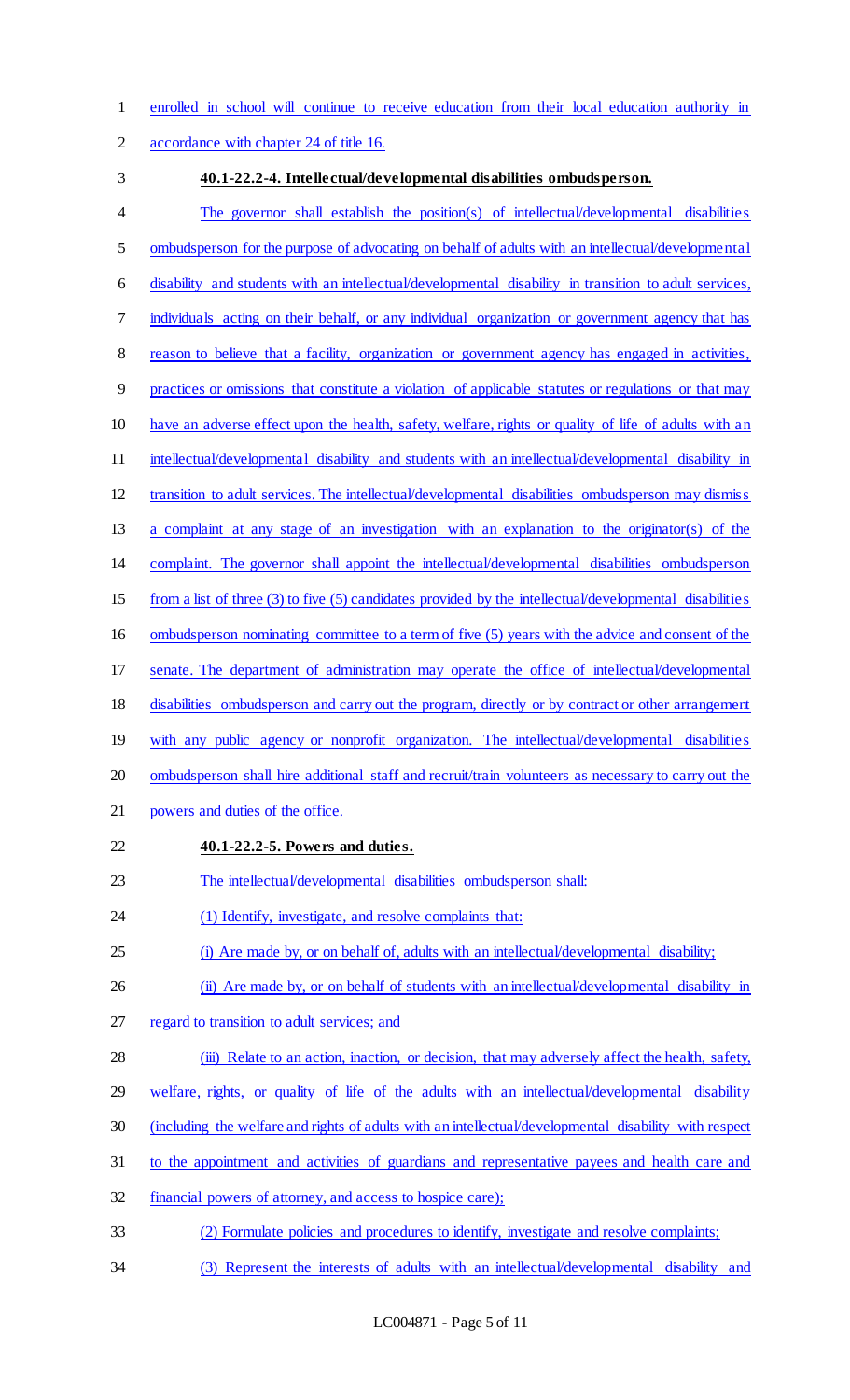students with an intellectual/developmental disability in transition to adult services before government agencies and seek administrative, legal, and other remedies to protect the health, safety, welfare, rights, and quality of life of the adults with an intellectual/developmental disability 4 including, but not limited to, rights with respect to the appointment or removal of guardians, representative payees and powers of attorney; (4) Receive all reports from the department of behavioral healthcare, developmental disabilities and hospitals of incidents reported to the office of quality assurance within twenty-four (24) hours or by the next business day of the occurrence in cases of resident abuse, neglect, exploitation, hospitalization, death, missing persons, theft, sexual abuse, accidents involving fires, elopement and resident-to-resident abuses; (5) Review and, if necessary, comment on any existing and proposed laws, regulations, and other government policies and actions that affect the parties subject to this statute; (6) Make appropriate referrals of investigations to the department of behavioral healthcare, developmental disabilities and hospitals, the executive office of health and human services and the attorney general and other state agencies; (7) Receive from the department of behavioral healthcare, developmental disabilities and hospitals all reports of thirty (30) day notices of adults with an intellectual/developmental disability discharged from community residences or shared living residences; 19 (8) Provide referral services to assist adults with intellectual/developmental disabilities and students with an intellectual/developmental disability in transition to adult services in protecting 21 their health, safety, welfare, rights, and quality of life; (9) Inform adults with intellectual/developmental disabilities and students with an intellectual/developmental disability in transition to adult services of their rights and advocate on 24 their behalf to improve their quality of life and live with dignity and respect; (10) Offer assistance and training to public and private organizations on long-term care of 26 adults with intellectual/developmental disabilities. **40.1-22.2-6. Confidentiality.**  The files maintained by the intellectual/developmental disabilities ombudsperson are 29 confidential and shall be disclosed only with the written consent of the adult or student with an 30 intellectual/developmental disability affected or his or her legal representative/guardian, or if any disclosure is required by court order. Nothing in this subsection shall be construed to prohibit the 32 disclosure of information gathered in an investigation to any interested party as may be necessary to resolve the complaint or to refer to other appropriate state agencies investigating civil, criminal or licensing violations.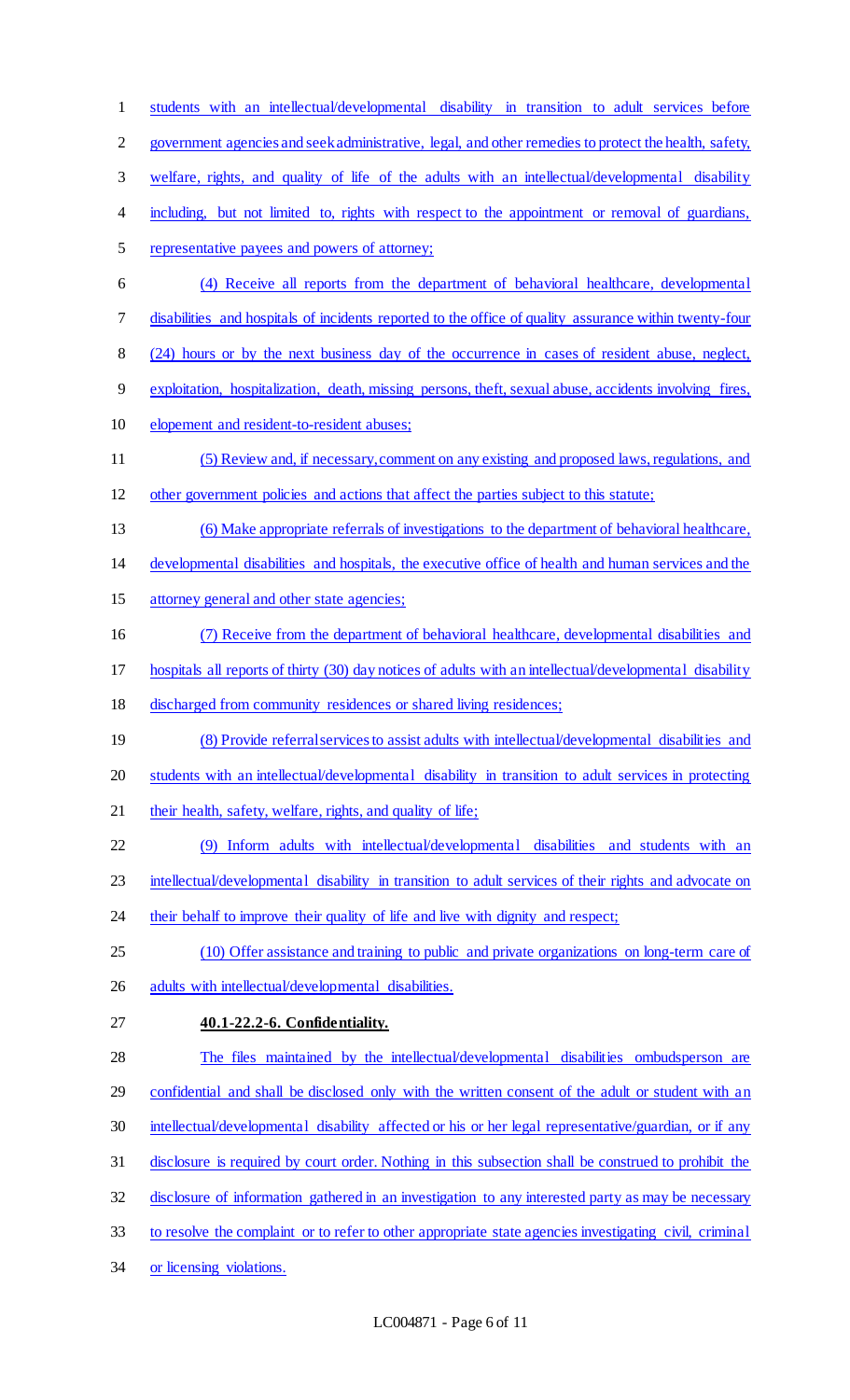**40.1-22.2-7. Access to records, community residences, adults with an intellectual/developmental disability and students with an intellectual/developmental disability in transition to adult services.**  (a) In the course of an investigation, the intellectual/developmental disabilities ombudsperson shall: (1) Make the necessary inquiries and obtain information as is deemed necessary; (2) Have access to community residences and residents and staff thereof; (3) Enter provider locations and, after notifying the person in charge, inspect any books, files, medical records, or other records that pertain to the investigation; (b) In the ordinary course of the intellectual/developmental disabilities ombudsperson's duties, the intellectual/developmental disabilities ombudsperson shall have access to and may engage in the following: (1) A community residence to visit, talk with, make personal, social, and other appropriate services available; (2) A community residence to inform them of their rights and entitlements and corresponding obligations under federal and state law by distribution of educational materials, discussion in groups, or discussion with individuals and their families; and (3) Engage in other methods of assisting, advising, and representing adults with an 19 intellectual/developmental disability to extend to them the full enjoyment of their rights. 20 (c) The office of the intellectual/developmental disabilities ombudsperson is considered a health oversight agency. 22 (d) Notwithstanding any other provision of law, any health oversight agency and its employees and agents shall comply with all state and federal confidentiality laws, including, but not limited to, chapter 37.3 of title 5 ("confidentiality of health care communications and information act") and specifically § 5-37.3-4(c), which requires limitation on the distribution of 26 information which is the subject of this chapter on a "need to know" basis, and § 40.1-5-26. (e) In the ordinary course of the intellectual/developmental disabilities ombudsperson's duties, the intellectual/developmental disabilities ombudsperson shall have access to students with 29 an intellectual/developmental disability in transition to adult services to provide the following: (1) Visit, talk with, make personal, social, and other appropriate services available; (2) Inform them of their rights and entitlements and corresponding obligations under federal and state law by distribution of educational materials, discussion in groups, or discussion with individuals and their families; and (3) Engage in other methods of assisting, advising, and representing students with an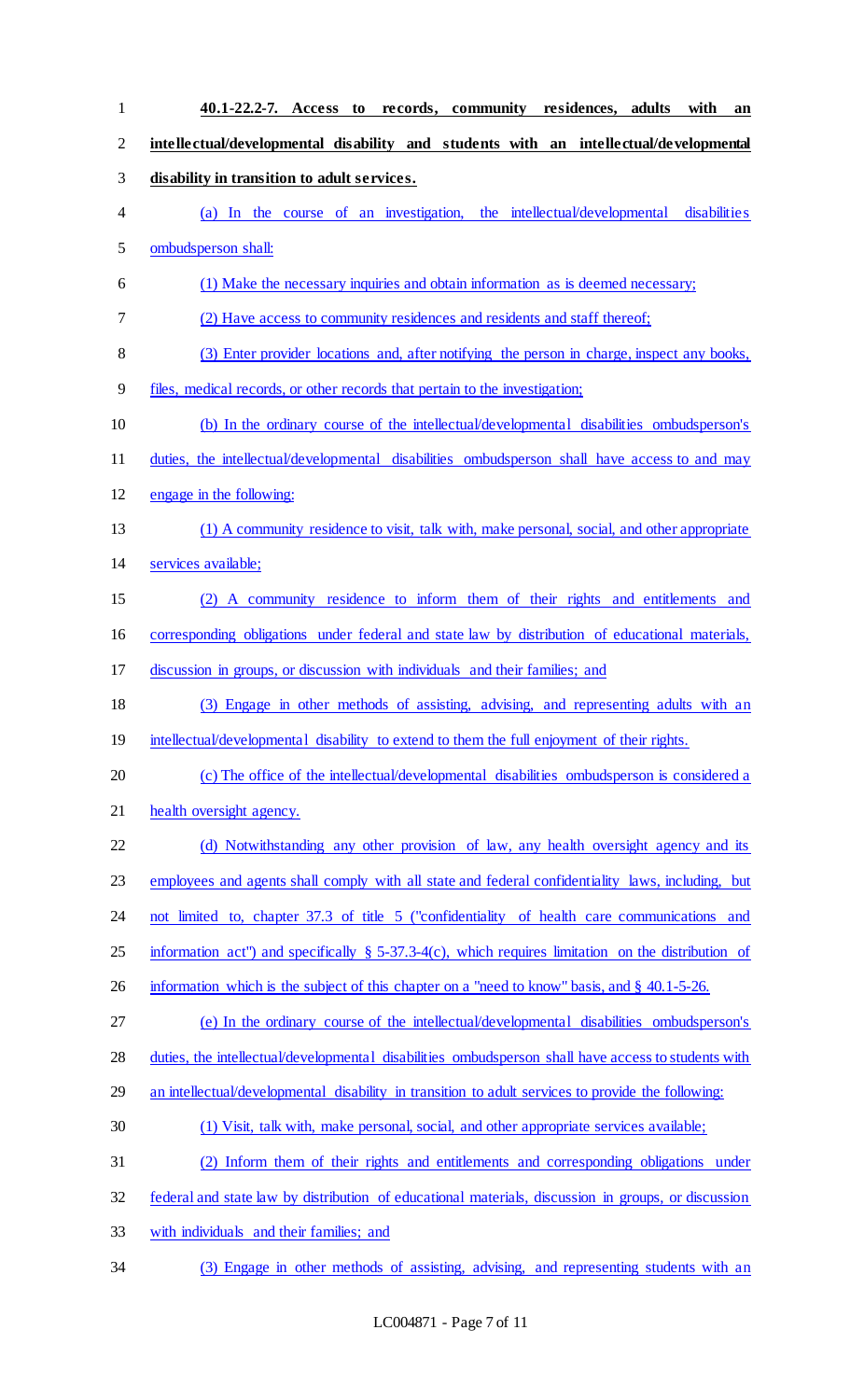intellectual/developmental disability in transition to adult services to extend to them the full

enjoyment of their rights.

#### **40.1-22.2-8. Retaliation prohibited.**

 No discriminatory, disciplinary, or retaliatory action shall be taken against any officer or 5 employee of a provider by the provider; nor against any guardian or family member of any adults with an intellectual/developmental disability or students with an intellectual/developmental disability in transition to adult services; nor against any resident of a community residence; nor 8 against any student; nor against any school employee; nor against any volunteer for any communication by him or her with the intellectual/developmental disabilities ombudsperson or for any information given or disclosed by him or her in good faith to aid the intellectual/developmental disabilities ombudsperson in carrying out his or her duties and responsibilities.

## **40.1-22.2-9. Cooperation required.**

 (a) The intellectual/developmental disabilities ombudsperson may request from any government agency, and the agency is authorized and directed to provide, any cooperation and assistance, services, and data that will enable the intellectual/developmental disabilities ombudsperson to properly perform or exercise any of his or her functions, duties and powers under

this chapter.

 (b) The intellectual/developmental disabilities ombudsperson shall cooperate and assist 19 other government agencies in their investigations, such as the department of health, the office of attorney general, the department of human services, the department of education and any other pertinent departments or agencies.

**40.1-22.2-10. Annual reports.** 

 The intellectual/developmental disabilities ombudsperson shall submit an annual report of 24 the activities of the intellectual/developmental disabilities ombudsperson program and the 25 intellectual/developmental disabilities ombudsperson's activities concerning facilities and the 26 protection of the rights of adults with an intellectual/developmental disability and students with an intellectual/developmental disability in transition to adult services to the governor, speaker of the house, senate president, chairs of the senate and house committee on finance, chairs of the senate 29 and house committee on health and human services, chairs of the senate and house committee on education, general assembly, the secretary of the office of health and human services, the director of behavioral healthcare, developmental disabilities and hospitals, the commissioner of elementary and secondary education, the chairperson of the Rhode Island special education advisory committee, the chairperson of the Rhode Island developmental disabilities council, the chairperson 34 of the governor's commission on disabilities, the executive director of Disability Rights Rhode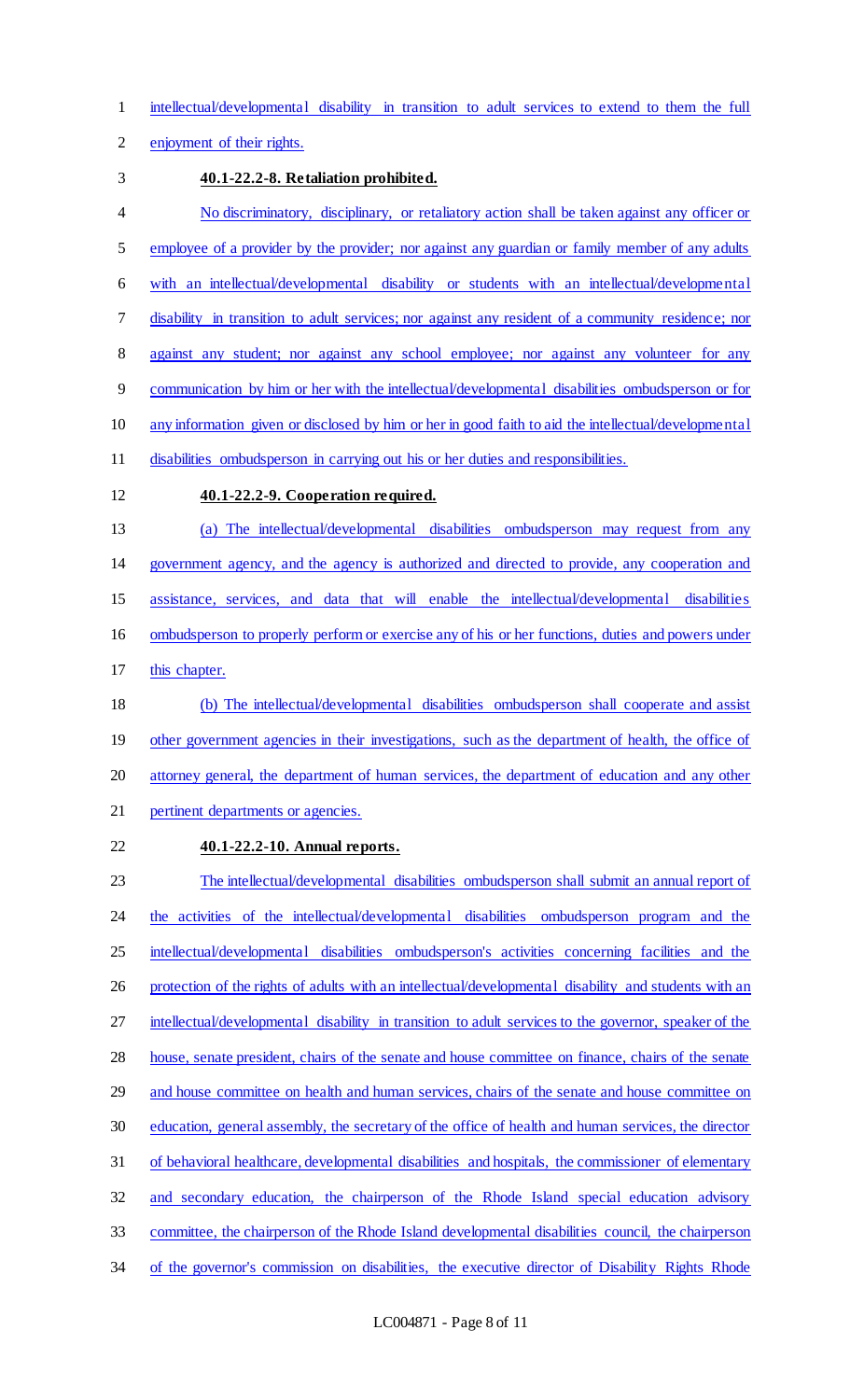- Island, the director of the Paul V. Sherlock Center on Disabilities, the chairperson of Advocates in
- Action, the chairperson of the Community Providers Network of Rhode Island, the state librarian,
- and other appropriate governmental entities. The report shall be available to the public.
- 

## **40.1-22.2-11. Immunity from liability.**

- Any person, institution, or official who in good faith participates in the registering of a complaint, or who in good faith investigates that complaint or provides access to those persons carrying out the investigation, or who participates in a judicial proceeding resulting from that complaint, is immune from any civil or criminal liability that might otherwise be a result of these actions. For the purpose of any civil or criminal proceedings, there is a rebuttable presumption that any person acting pursuant to this chapter did so in good faith. **40.1-22.2-12. Rules and regulations.**
- The office of the intellectual/developmental disabilities ombudsperson shall promulgate and, from time to time, revise rules and regulations for the implementation and enforcement of the intellectual/developmental disabilities ombudsperson program including, but not limited to, the procedures for the receipt, investigation and resolution, through administrative action, of complaints.
- **40.1-22.2-13. Interagency cooperation.**
- Nothing in this chapter shall be construed to be a limitation of the powers and responsibilities assigned by law to other state agencies or departments. The intellectual/developmental disabilities ombudsperson shall establish an interagency agreement between the department of behavioral healthcare, intellectual/developmental disabilities and hospitals, the department of education, the department of health, the department of human services, and the office of attorney general to ensure a cooperative effort in meeting the needs of adults with 24 an intellectual/developmental disability and students with an intellectual/developmental disability in transition to adult services. **40.1-22.2-14. Non-interference.**  No person shall willfully interfere with the intellectual/developmental disabilities
- ombudsperson in the performance of the ombudsperson's official duties.
- **40.1-22.2-15. Enforcement.**
- The attorney general shall have the power to enforce the provisions of this chapter.
- **40.1-22.2-16. Penalty for violations of §§ 40.1-22.2-8 and 40.1-22.2-14.**
- Every person who willfully violates the provisions of §§ 40.1-22.2-8 or 40.1-22.2-14 shall
- be subject to a fine up to one thousand dollars (\$1,000) for each violation of these sections and any
- other remedy provided for in Rhode Island law.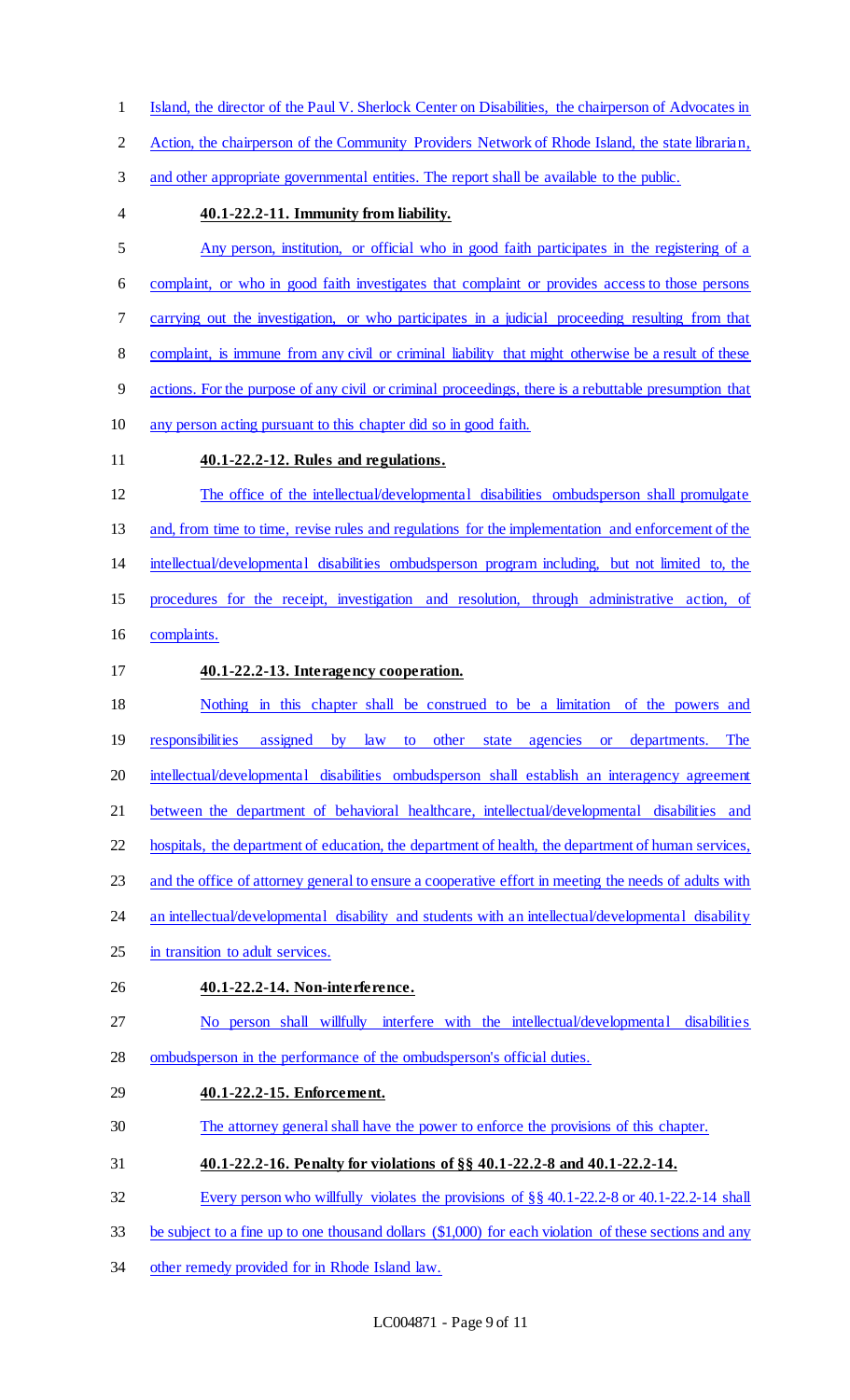# 1 **40.1-22.2-17. Severability.**

| 2 | If any provision of this chapter or any rule or regulation made under this chapter, or the                  |
|---|-------------------------------------------------------------------------------------------------------------|
| 3 | application of any provision of this chapter to any person or circumstance shall be held invalid by         |
| 4 | any court of competent jurisdiction, the remainder of the chapter, rule or regulation and the               |
| 5 | application of such provision to other persons or circumstances shall not be affected thereby. The          |
| 6 | invalidity of any section or sections or parts of any section of this chapter shall not affect the validity |
| 7 | of the remainder of this chapter and to this end the provisions of the chapter are declared to be           |
| 8 | severable.                                                                                                  |
| 9 | SECTION 2. This act shall take effect upon passage.                                                         |

======== LC004871 ========